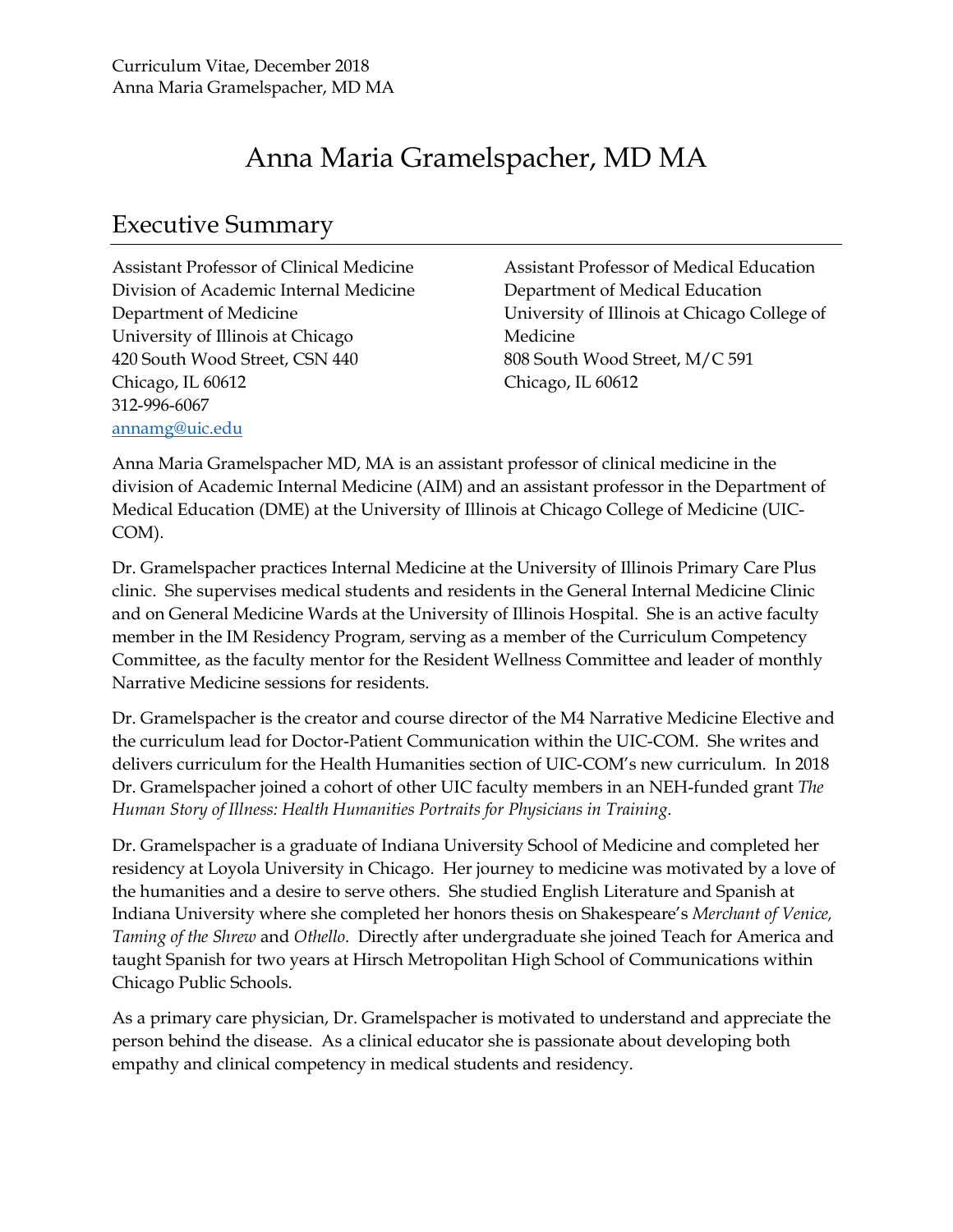## Education

Assistant Professor of Medical Education

Hirsch Metropolitan High School of Communications

Department of Medical Education University of Illinois at Chicago

Teach for America Corps Member High School Spanish Teacher

Chicago Public Schools, Chicago, IL

| Loyola University Medical Center<br>Hines VA Health System<br><b>Internal Medicine Residency</b><br>Maywood, IL  | $2012 - 2015$    |
|------------------------------------------------------------------------------------------------------------------|------------------|
| Indiana University School of Medicine<br><b>MD</b><br>Indianapolis, IN                                           | $2008 - 2012$    |
| Dominican University<br>MA in Teaching<br>River Forest, IL                                                       | $2006 - 2008$    |
| Indiana University<br>BA English & Spanish, Magna Cum Laude<br>Bloomington, IN                                   | $2002 - 2006$    |
| <b>Board Certification</b>                                                                                       |                  |
|                                                                                                                  |                  |
| American Board of Internal Medicine                                                                              | 2015             |
| <b>Employment and Academic Appointments</b>                                                                      |                  |
| Internist<br>Primary Care Plus Clinic<br>University of Illinois Hospital & Health Sciences System<br>Chicago, IL | $2015$ - present |

2017 - present

2006 - 2008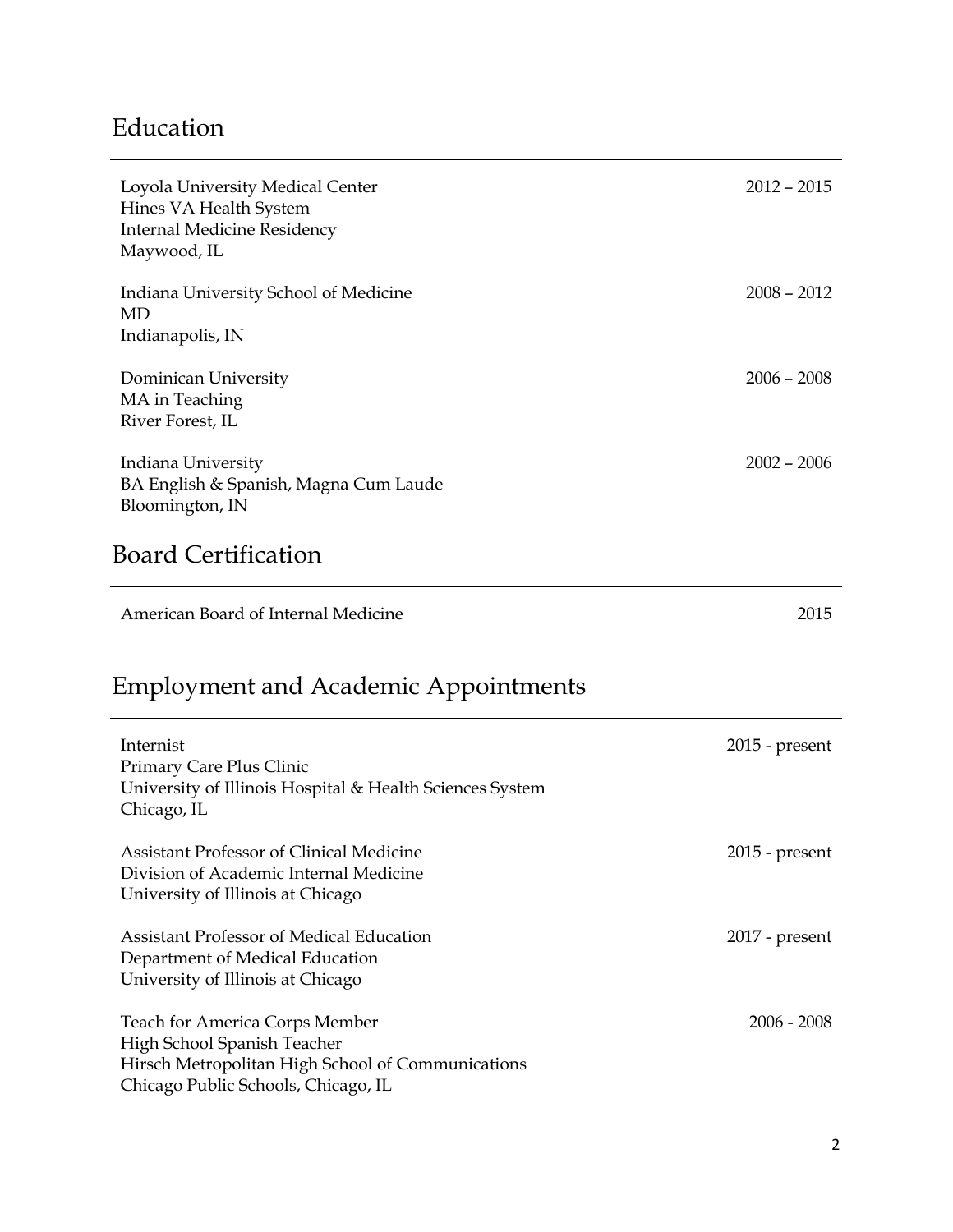# Hospital Appointments

University of Illinois at Chicago Hospital 2015 – present

Hines VA Medical Center 2015 - 2017

# Licensure/Certification

State of Illinois Licensed Physician and Surgeon License No 036.138206

State of Illinois Licensed Physician Controlled Substance License No 336.099452

US Department of Justice Drug Enforcement Administration Controlled Substance Registration Certificate DEA# FG5408516

### Honors and Awards

| Certificate of Excellence in Teaching<br>UIC IM Residency Program, Chicago, IL                             | 2016 |
|------------------------------------------------------------------------------------------------------------|------|
| Graduating Resident of the Year<br>Loyola University IM Residency Program, Maywood, IL                     | 2015 |
| Blum Kovler Foundation Teaching Award<br>Hirsch Metropolitan High School, Chicago, IL                      | 2008 |
| Professional Experience Grant<br>Hutton Honors College, Indiana University, Bloomington, IN                | 2005 |
| College of Arts & Sciences Abel Merit Scholarship<br>Indiana University, Bloomington, IN                   | 2005 |
| <b>Outstanding Student Employee</b><br>Indiana University Center for Service and Learning, Bloomington, IN | 2005 |
| Edward L. Hutton International Experience Grant<br>Indiana University, Bloomington, IN                     | 2004 |

3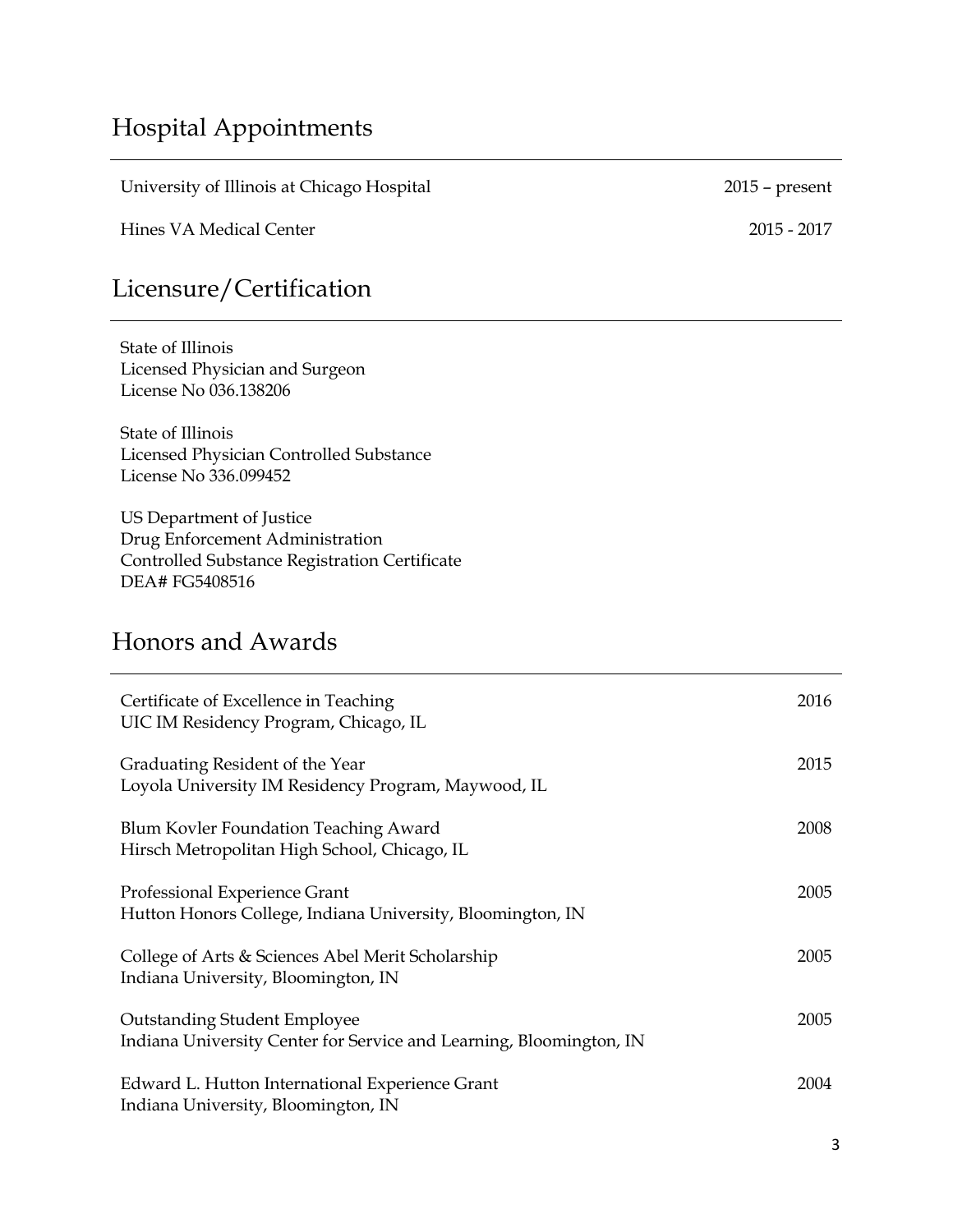Mayor's Award for Civic Engagement Bloomington, IN

# Teaching

| <b>Clinical Teaching</b>                                                                                                           |                  |
|------------------------------------------------------------------------------------------------------------------------------------|------------------|
| Clinic Preceptor for General Internal Medicine Resident Continuity<br>Clinic, University of Illinois at Chicago (1/2 day per week) | $2015$ - present |
| Attending Physician, General Medicine Inpatient Service<br>University of Illinois at Chicago (4 weeks/year)                        | $2015 - 2019$    |
| <b>Academic Teaching</b>                                                                                                           |                  |
| Course Director<br>Narrative Medicine M4 Elective (60 credit hour elective taught<br>2x/year)<br><b>UIC College of Medicine</b>    | $2016$ - present |
| <b>Assistant Course Director</b><br>Doctoring and Clinical Skills Course<br><b>UIC College of Medicine</b>                         | $2019$ – present |
| Curriculum Lead, Doctor-Patient Communication<br>Doctoring and Clinical Skills Course<br><b>UIC College of Medicine</b>            | $2018$ - present |
| <b>Faculty Member</b><br>Health, Illness & Society Theme<br><b>Health Humanities Subtheme</b><br><b>UIC College of Medicine</b>    | $2016$ – present |
| <b>Faculty Director</b><br><b>Health Humanities Program</b><br><b>UIC IM Residency Program</b>                                     | $2016$ – present |
| <b>Faculty Tutor</b><br>Doctoring and Clinical Skills Course (M1 students)                                                         | $2018$ - present |
| <b>Faculty Tutor</b><br>Essentials of Clinical Medicine 3&4 (M2 students)                                                          | $2015 - 2018$    |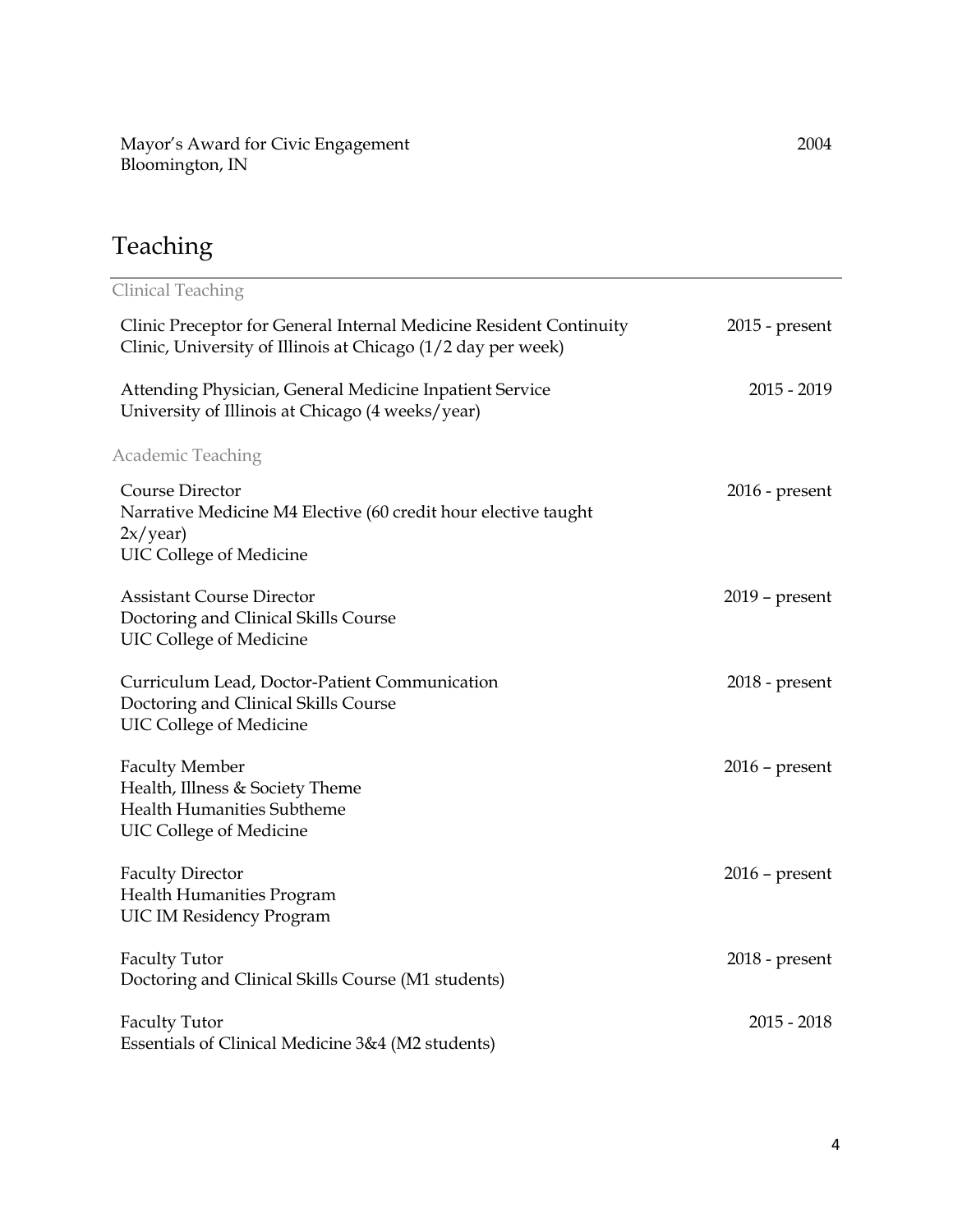#### Lectures

| Letting Residents Tell Their Stories:<br>Narrative Medicine as a Means to Reduce<br>Burnout Among Internal Medicine Residents.<br>Division of Academic Internal Medicine<br>Department of Medicine's "Research in<br>Practice" Seminar Talk | February 2019    |
|---------------------------------------------------------------------------------------------------------------------------------------------------------------------------------------------------------------------------------------------|------------------|
| Narrative Medicine at UIC: Current Progress<br>and Future Directions.<br>Department of Medical Education "Research<br>in Practice" Talk<br>Co-presented with:<br>Michael Blackie, PhD<br>Associate Professor of Medical Education           | November 2018    |
| Introduction to Disease, Illness Experience<br>and Tools of Narrative Medicine.<br>Yearly presentation to M1 students at Chicago,<br>Rockford and Peoria Campuses                                                                           | $2016$ - present |
| An Introduction to Narrative Medicine.<br><b>UIC IM Residency Noon Conference</b><br>Yearly presentation                                                                                                                                    | $2016$ - present |
| The Medical Encounter: An Overview<br>Annual lecture for all M1 students<br>Co-presented with:<br>Ray Curry, MD<br>Senior Associate Dean for Educational Affairs<br>Asra Khan, MD<br>Course Director, Doctoring and Clinical Skills         | $2018$ - present |
| The Art of Diagnosis. Clinical Pathology<br>Conference, Loyola University Medical<br>Center                                                                                                                                                 | May 2015         |
| A Case of Lung Cancer presenting as Ulnar<br>Neuropathy. Autopsy Conference, Loyola<br><b>University Medical Center</b>                                                                                                                     | September 2013   |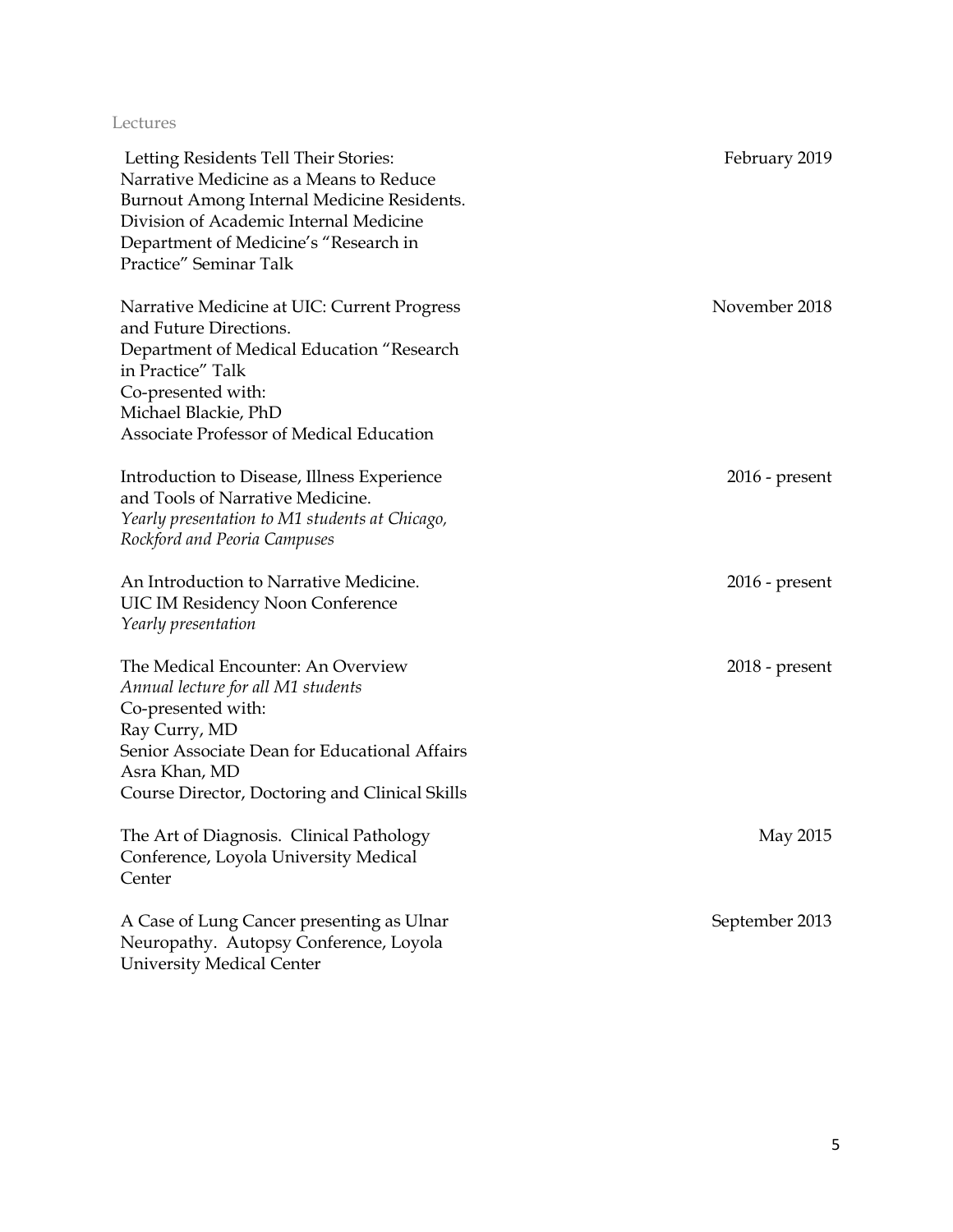### University Service

| Committee Member<br>Diversity and Inclusion Task Force                                                         | $2018$ – present |
|----------------------------------------------------------------------------------------------------------------|------------------|
| Clinical Competency Committee Member<br>Resident Advisor (4 residents/year)<br><b>UIC IM Residency Program</b> | $2015 - 2019$    |
| <b>Faculty Advisor</b><br><b>UIC IM Residency Wellness Committee</b>                                           | $2016 - 2019$    |

### Peer-Reviewed Publication

*Accepted:* **Gramelspacher AM,** Cummins JS. Commentary on Stories in Training. *Academic Medicine*. Anticipated publication March 2020.

*Accepted:* **Gramelspacher AM,** Cummins JS, Gondenberg B, Kreston R, King R, Srisuwananukorn A. Stories in Training. *Academic Medicine.* Anticipated publication March 2020.

Paez, M. A., **Gramelspacher, A. M**., Sinacore, J., Winterfield, L., & Venu, M. (2017). Delay in diagnosis of celiac disease in patients without gastrointestinal complaints. *The American journal of medicine*, *130*(11), 1318-1323.

Vreeman R, **Gramelspacher AM**, Gisore PO, Scanlon ML, Nyandiko WM. Disclosure of HIV status to children in resource-limited settings: a systematic review. *Journal of the International AIDS Society*. 16(1).

#### Poster Presentations

**Gramelspacher AM,** Meyer J, Cummins JS, Hirshfield L. Letting Residents Tell Their Stories: Narrative Medicine as a Means to Reduce Burnout among Internal Medicine Residents. Health Humanities Consortium Meeting. Poster Presentation, March 2018.

**Gramelspacher AM,** Kathpalia P, LoSavio A. Celiac disease presenting as a Cecal Bascule. American College of Gastroenterology Conference, San Diego, CA. Poster presentation, Oct 2013.